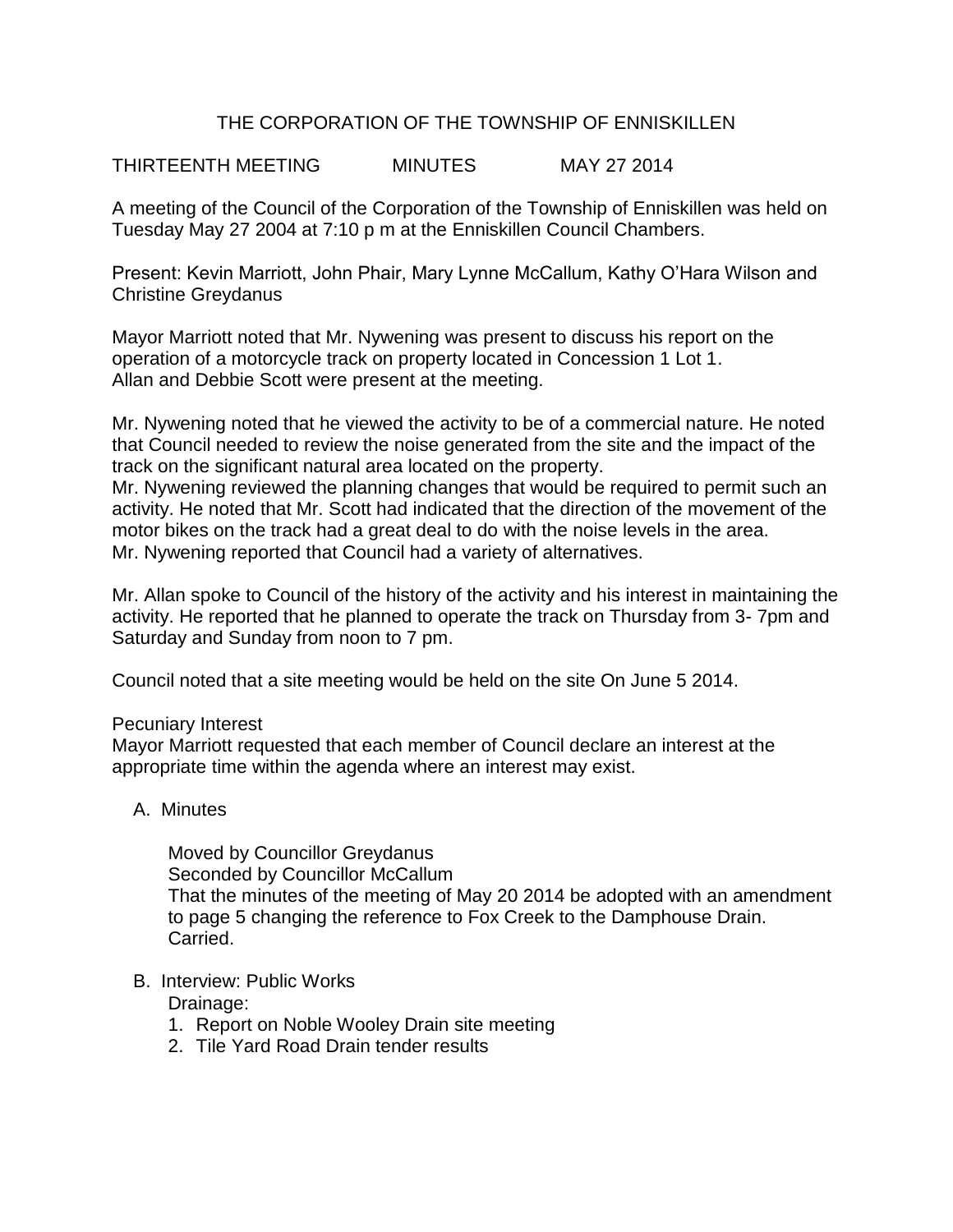#### THIRTEENTH MEETING 2 MAY 27 2014

# C. Correspondence for information

- 1. Sarnia Lambton Research Park Hosting Bitumen Upgrader Refinery
- 2. Ministry of Agriculture and Food Noxious Weeds List
- 3. County of Lambton- Churchill Line Hot Mix Paving
- 4. Conservation Update May 2014
- 5. St Clair Conservation- Bus Tour June 26 2014
- 6. County of Lambton-
	- 1. Lambton County Fire Mutual Aid Program
	- 2. Dead Bird Surveillance

Moved by Councillor Greydanus Seconded by Councillor O'Hara Wilson That Councillor McCallum and Phair be authorized to attend the St Clair Conservation Authority bus tour on June 26 2014. Carried.

Moved by Councillor O'Hara Wilson Seconded by Councillor Greydanus That correspondence 1-4 and 6 be received and filed. Carried.

- D. Correspondence requiring motions
	- 1. Wyoming Public Cemetery Decoration Service June 8-14 2:00 pm

Moved by Councillor Greydanus Seconded by Councillor O'Hara Wilson That Mayor Marriott be authorized to attend the Wyoming Public Cemetery Decoration Service June 8 2014. Carried.

E. Accounts

Moved by Councillor McCallum Seconded by Councillor Phair That the accounts be paid as circulated: Cheque: 7153-7173: \$ 392,380.95 Carried.

- F. Bylaws
	- 1. Bylaw 26 of 2014 Garrett Drain Rating Bylaw
	- 2. Bylaw 28 of 2014 Line Fences Act
	- 3. Bylaw 29 of 2014 Confirmation Bylaw
	- 4. Bylaw 30 of 2014 Mutual Agreement Drain Gauld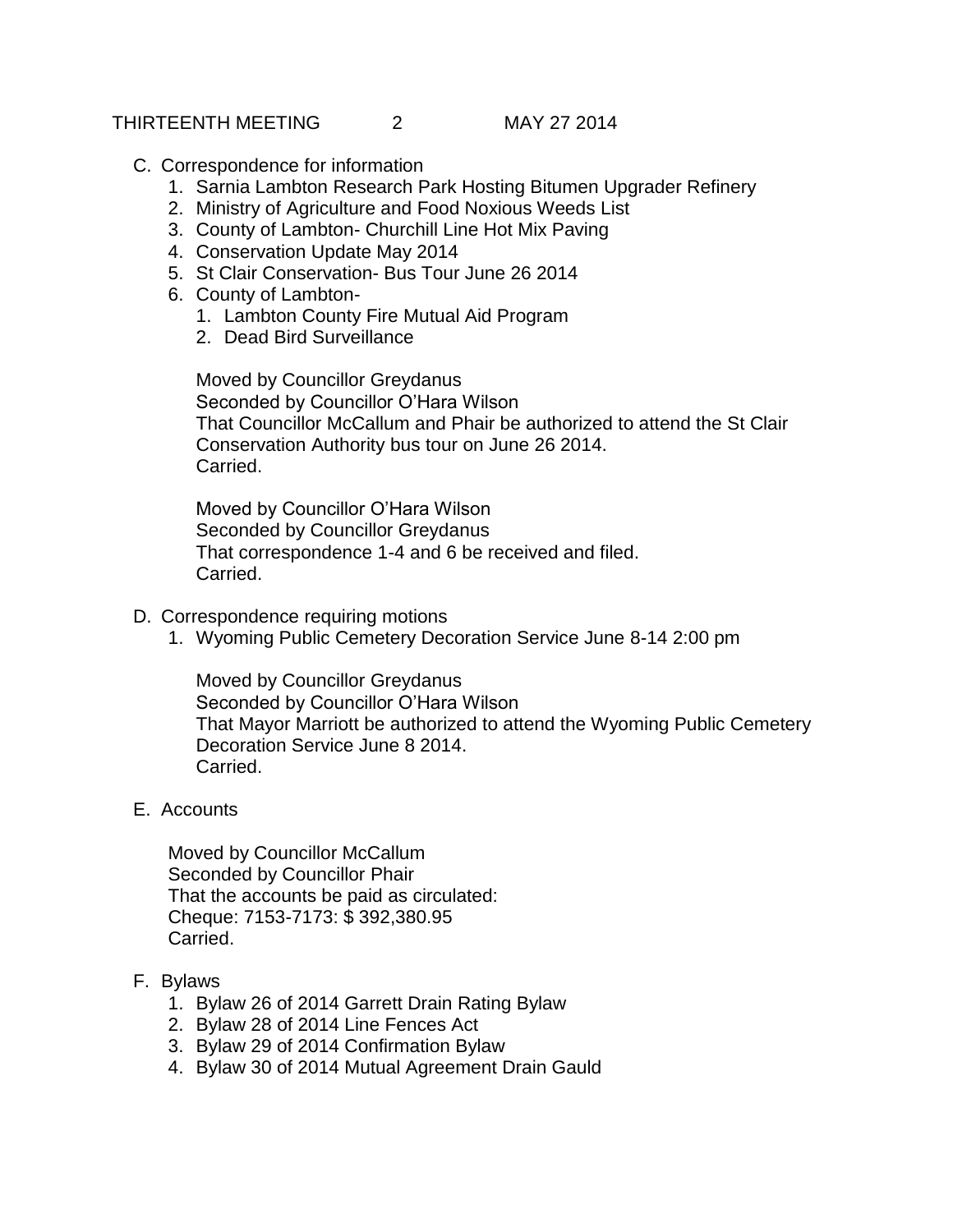### THIRTEENTH MEETING 3 MAY 27 2014

Moved by Councillor Greydanus Seconded by Councillor O'Hara Wilson That Bylaws 26, 28, 29 and 30 be given first and second reading. Carried.

Moved by Councillor McCallum Seconded by Councillor Phair That third and final reading be given to Bylaw 26, 28, 29 and 30 be given to third and final reading. Carried.

# G. Other Business

1. Oil City Cemetery Board Minutes May 12 2014

Councillor O'Hara Wilson noted that the minutes circulated had not been approved by the Cemetery Board.

Councillor McCallum requested an update on a staff report on water loss in neighouring communities.

H. Court of Revision- Tile Yard Road Drain 8:00 pm Correspondence: Grev Martin – assessment too high

Present: Mr. and Mrs. Williams, Grev Martin, Stan Klapak, Wayne Macfarlane Tim Brown Town of Petrolia

Moved by Councillor McCallum Seconded by Councillor Phair That Councillor Greydanus and Councillor O'Hara Wilson be appointed to the Court of Revision for the Tile Yard Drain Report. Carried.

Moved by Kathy O'Hara Wilson Seconded by Tim Brown That Christine Greydanus be appointed as chair of the court of revision. Carried.

Moved by Kathy O'Hara Wilson Seconded by Tim Brown That the Court of Revision accept verbal appeals during the hearing. Carried.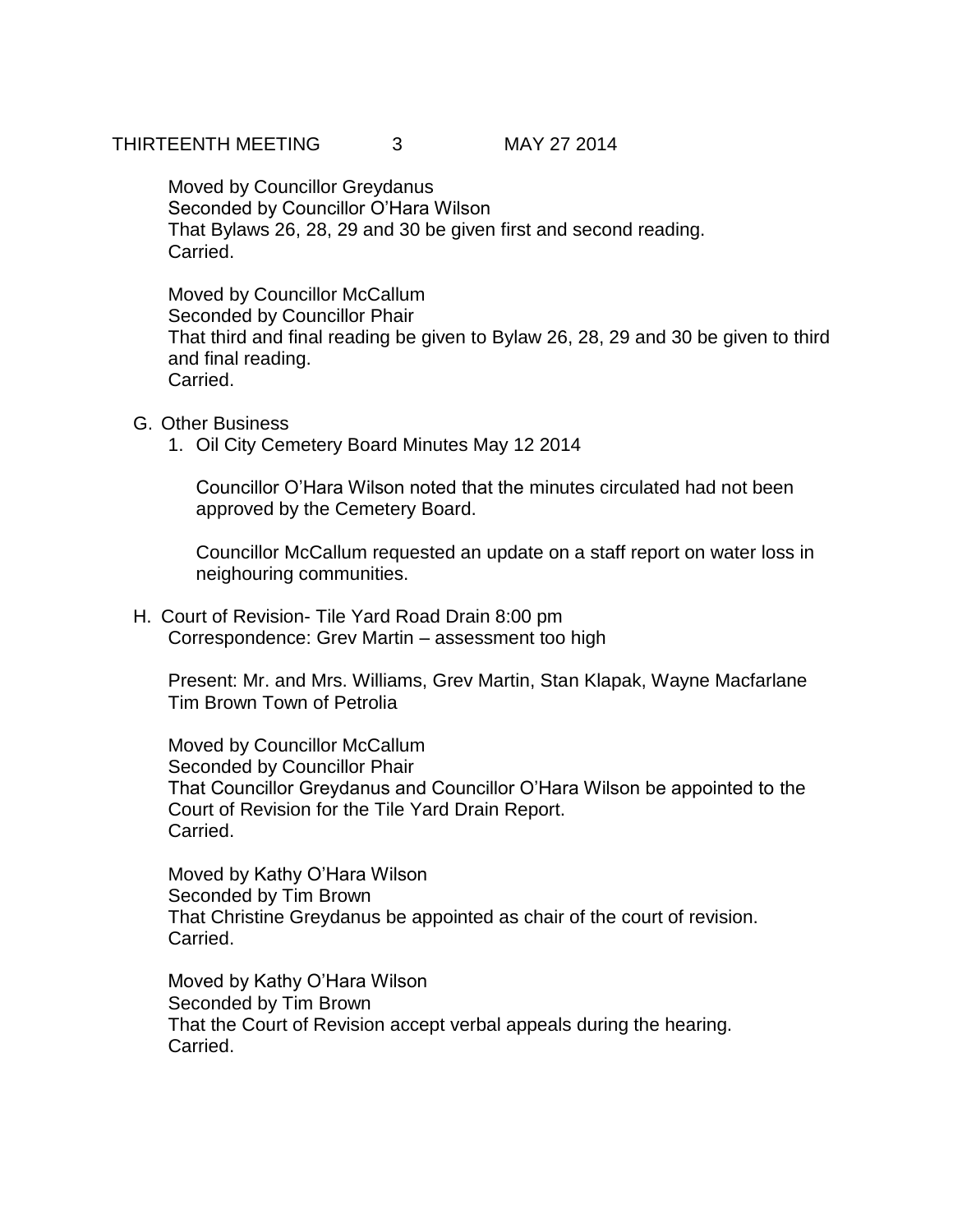The letter of appeal received from Grev Martin was read out at the meeting in which he noted that his assessment was too high.

Stan Klapak asked the Court of Revision to explain the method used by the Engineer to assess costs on the drain.

Wayne MacFarlane asked why property owners along First Ave had been assessed to the project.

Stan Klapak recommended that the road be turned back to a gravel road. Grev Martin reported that he would prefer to have the road remain asphalted to maintain property values.

Moved by Kathy O'Hara Wilson Seconded by Tim Brown That the Court of Revision be adjourned to 6:30 pm June 3 2014. Carried.

2. In Camera Meeting – Under the provisions of Section 239 (2) (b) of the Municipal Act to discuss a matter about an identifiable individual.

Moved by Councillor Greydanus Seconded by Councillor O'Hara Wilson That the in camera meeting be opened under Section 239 (2) (b) of the municipal Act to discuss a matter about an identifiable individual. Carried.

Moved by Councillor Greydanus Seconded by Councillor McCallum That the in camera meeting be adjourned and the Council move back into an open session. Carried.

Mayor Marriott noted that the Council had adopted a staff recommendation to change staff responsibilities which included signing authority for the municipality.

I. Adjournment

Moved by Councillor Greydanus Seconded by Councillor O'Hara Wilson That the meeting be adjourned. Carried.